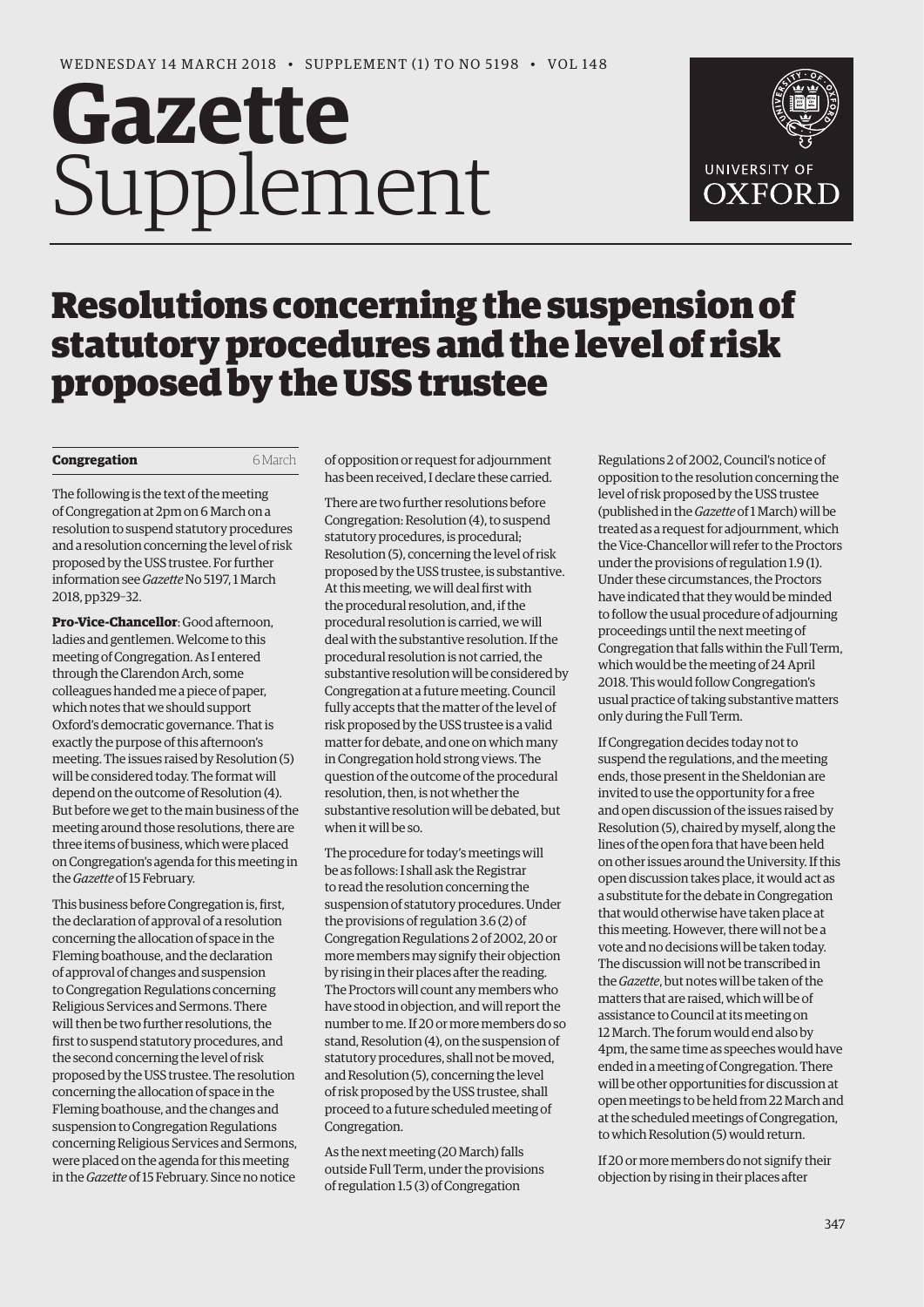the reading of the resolution to suspend statutory procedures, I shall then ask Dr Nabulsi to move the resolution and Dr Tunstall to second it, and may invite further speeches for or against. Unless a vote is called by six members of Congregation, I shall declare the resolution to be carried and the meeting will progress to speeches in support of or in opposition to the resolution concerning the level of risk proposed by the USS trustee. A vote by paper ballot will then be taken on that resolution.

Members of Congregation should have received two voting papers as they entered the theatre. Any members who have not, will have an opportunity to collect them at the exits. When a vote by paper ballot is called, members will be invited to tear off and place the relevant voting paper in a ballot box at one of the voting stations at the exits to the theatre. A member may not leave a completed voting paper with another member; only a member's own personal voting paper will be accepted for each vote. Any member that cannot stay until I call a vote will not be able to participate in that vote. The Proctors will be responsible for counting the votes, and the result will be announced as soon as possible after the vote has taken place.

The stenographer who is helping us to transcribe today's proceedings is entitled to a break during the meeting. Therefore, if the meeting is still in progress at approximately 3.30pm, I shall call for a ten-minute break. Speakers, when you are called, please could you come forward and speak into the microphone, first giving your name and college or department. The anti-loquitor device will indicate your final minute with an amber light, and then turn red at the end of that minute. You are asked, please, to confine your remarks to themes relevant to the discussion. I shall now ask the Registrar to read Resolution (4) to suspend statutory procedures.

# **Resolution (4): to suspend statutory procedures**

**Registrar**: Colleagues, the text of Resolution (4) is as follows:

Resolution regarding the motion to discuss the University's stated position on the level of risk (the level of reliance being placed on the employer covenant) proposed by the USS trustee.

This resolution requests the suspension of statutory procedures 3.11, that 'Notice of a resolution proposed by twenty or more members, signed by all the members concerned, shall be delivered to the Registrar not later than noon on the twentysecond day before any stated meeting of Congregation at which they propose to move it.' And of regulation 3.12, that 'Subject to the provisions of regulation 3.3 above and of regulation 3.13 below, notice of a resolution shall be published in the University *Gazette* not later than nineteen days before the meeting of Congregation at which it is to be moved.'

The alternative procedure to be followed is:

(A) That the Vice-Chancellor waive the twenty-two day notice, before stated meeting of Congregation of 8th week, to accept notice of proposed resolution on receipt of the signatures at 5pm, Friday 16th February (eighteen days before the stated meeting of Congregation meeting); and allowing the resolution on the USS pension risk be moved at 8th week Congregation, that is 6th March 2018. That the Vice-Chancellor waive the nineteen-day notice of publication of the resolution in the *Gazette*.

(B) If the suspension of relevant regulation above needs the formal approval of Congregation, then the request for the suspension and the motion be published in the *Gazette* of 7th week HT, 2018, and both moved at the stated meeting of Congregation of 8th week, on March 6th.

The reasons for this request for suspension is to allow the discussion of the position of Oxford University on the USS pension changes, which is a matter of great urgency and concern to members of Congregation. The reasons for demanding this suspension are:

1) it was only after the deadline that we learned through the media of the University's role in the USS pension changes, so that it was not physically possible to ask for this discussion within the normal time limits; we did not have this information 22 days ago; 2) there was a lack of consultation, democratic deliberation and due diligence, especially given a matter of such momentous significance for all members of the University; 3) we wish to change the University's position; 4) we want to know how this happened, so discussion is needed in order to obtain more information; 5) we note the high cost of industrial action on students, faculty and staff, and the particular role it is said Oxford has played in dismantling the existing national pension arrangements, through not accepting the risk asked of it by the pension USS; 6) given the matter is of such urgency, it is clear that we should be allowed to discuss this in Full Term, when more people are likely to be able to attend.

#### **Procedure under regulation 3.6 (2) of Congregation Regulations 2 of 2002**

**Pro-Vice-Chancellor**: Do any members of Congregation wish to signify their objection to Resolution (4) by now rising in their places? Could I ask you, please, if you are standing in objection to Resolution (4)? Since it's a little difficult to tell up in the gallery, could you also raise your hand?

## **Count following procedure under regulation 3.6 (2) of Congregation Regulations 2 of 2002**

The Proctors have completed their counting. As 20 or more members have signified their objection to the resolution to suspend statutory procedures, the resolution will not be moved. The resolution concerning the level of risk proposed by the USS trustee shall proceed to a future scheduled meeting of Congregation. Members of Congregation are reminded that Council will consider the matter at its meeting on 12 March, and that there will be a number of open meetings across the University to explain the pension changes and to listen to members' views on the subject. The first of these is scheduled on 22 March.

That concludes this afternoon's meeting.